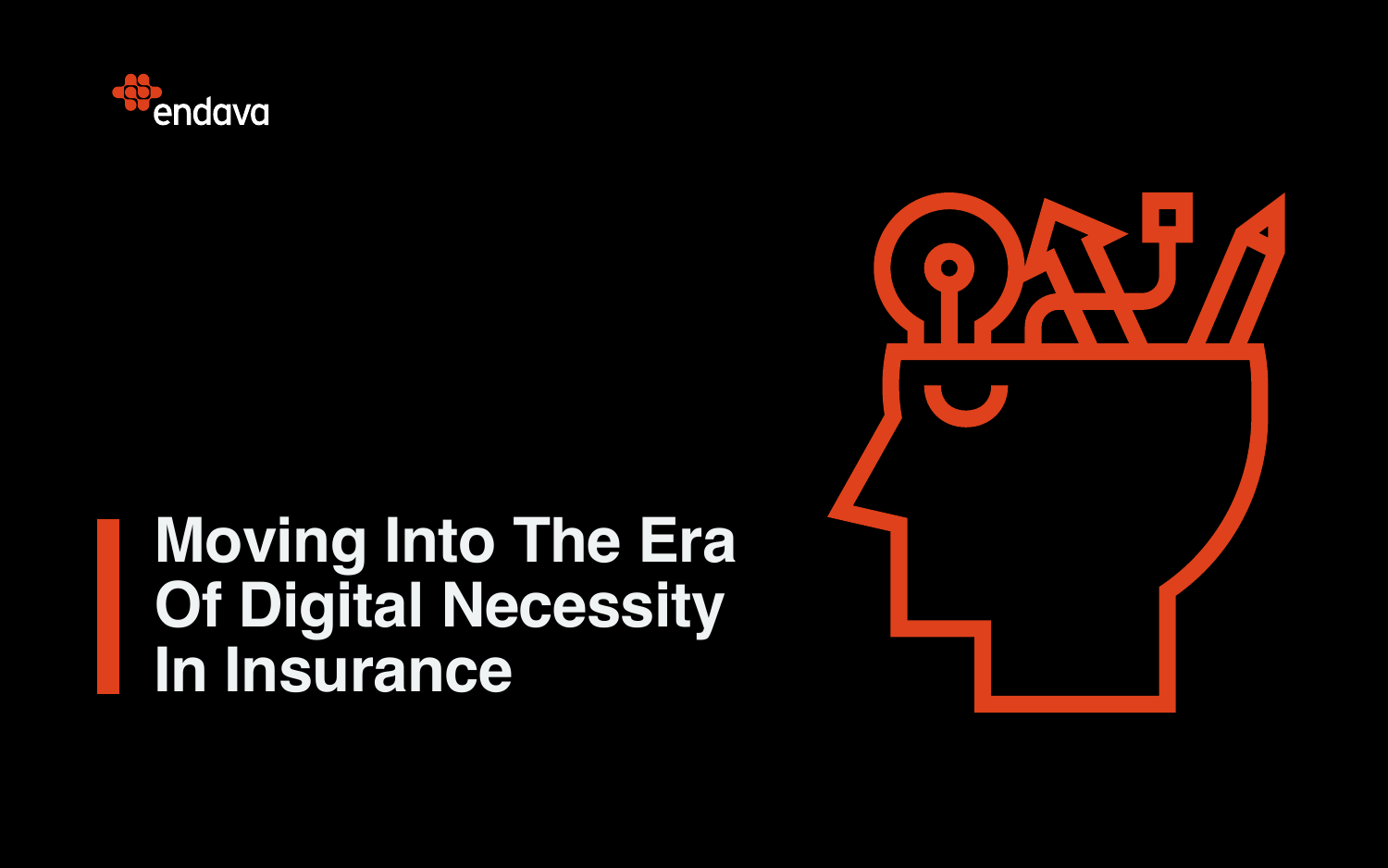

Like all industries, insurers have been confronted with market disruption at an unprecedented scale not seen in most of our lifetimes.

This disruption has of course posed serious challenges, like those caused by needing to work completely remotely, and simultaneously has revealed new opportunities and ways to innovate as a business.

# **The Road Forward For Insurers**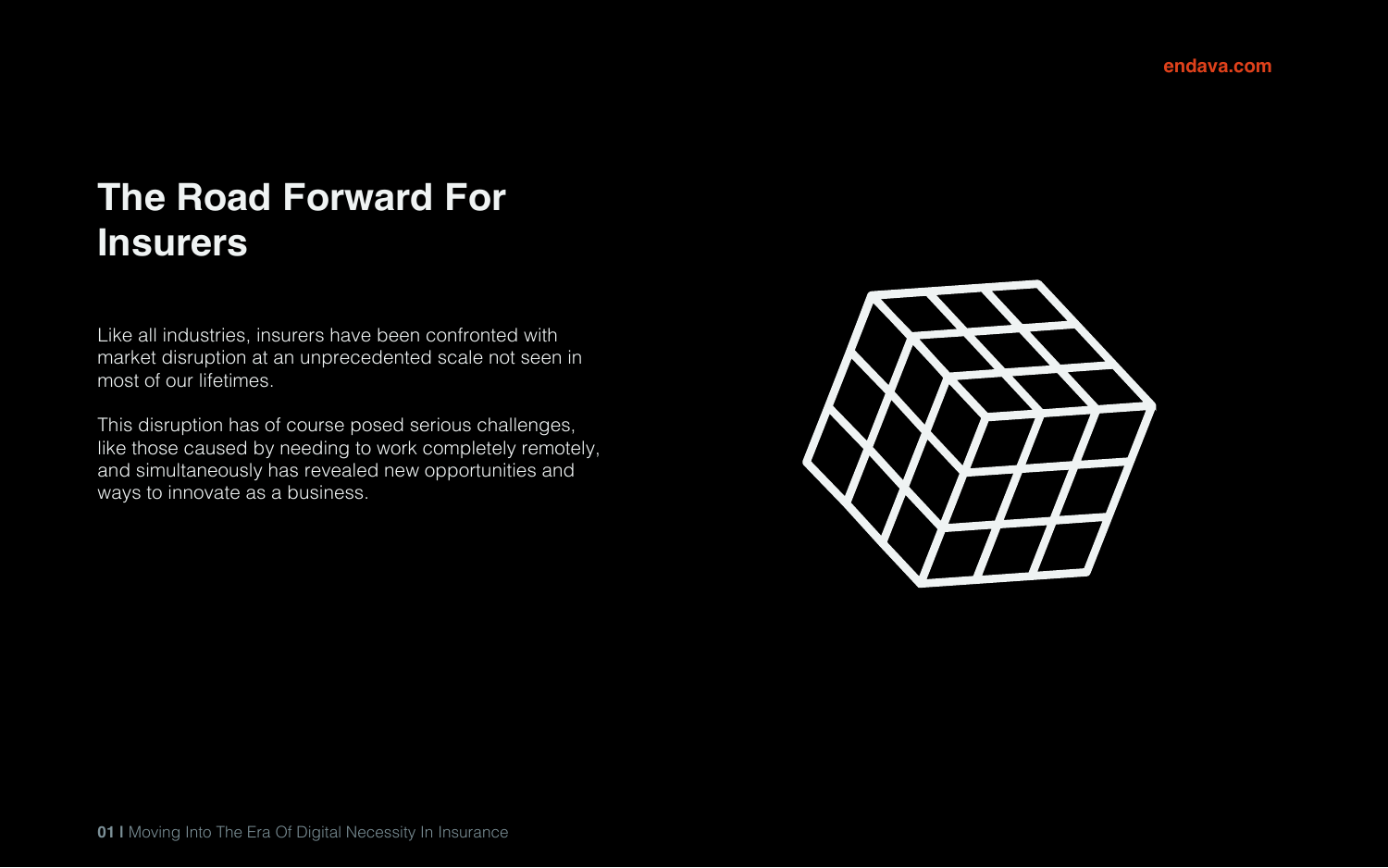

By innovating legacy customer-facing applications, such as claims processing and customer reporting, insurance companies can improve their digital presence and turn legacy to their advantage.

But innovation is possible on a gradual scale, and it should not be forgotten that legacy insurers have a number of things start-ups would love to have.

# As established carriers aim to shore up their business and

It offers the opportunity to innovate through agile product development and data to improve business continuity and mitigate future risk, as well as leapfrog the competition that fails to stay competitive.

Given the hype around digital disruption and Insurtech start-ups, established insurance providers might assume they need to re-platform everything, rip out what they currently have, and start again.

find firmer footing for the future, a clear path forward has already begun to reveal itself: prioritise the innovation of legacy systems. This will help move insurers into the age of digital necessity.

#### **Unlike digital transformation projects of old, digital necessity is focused on ensuring that every part of your business is connected and that it operates as a whole.**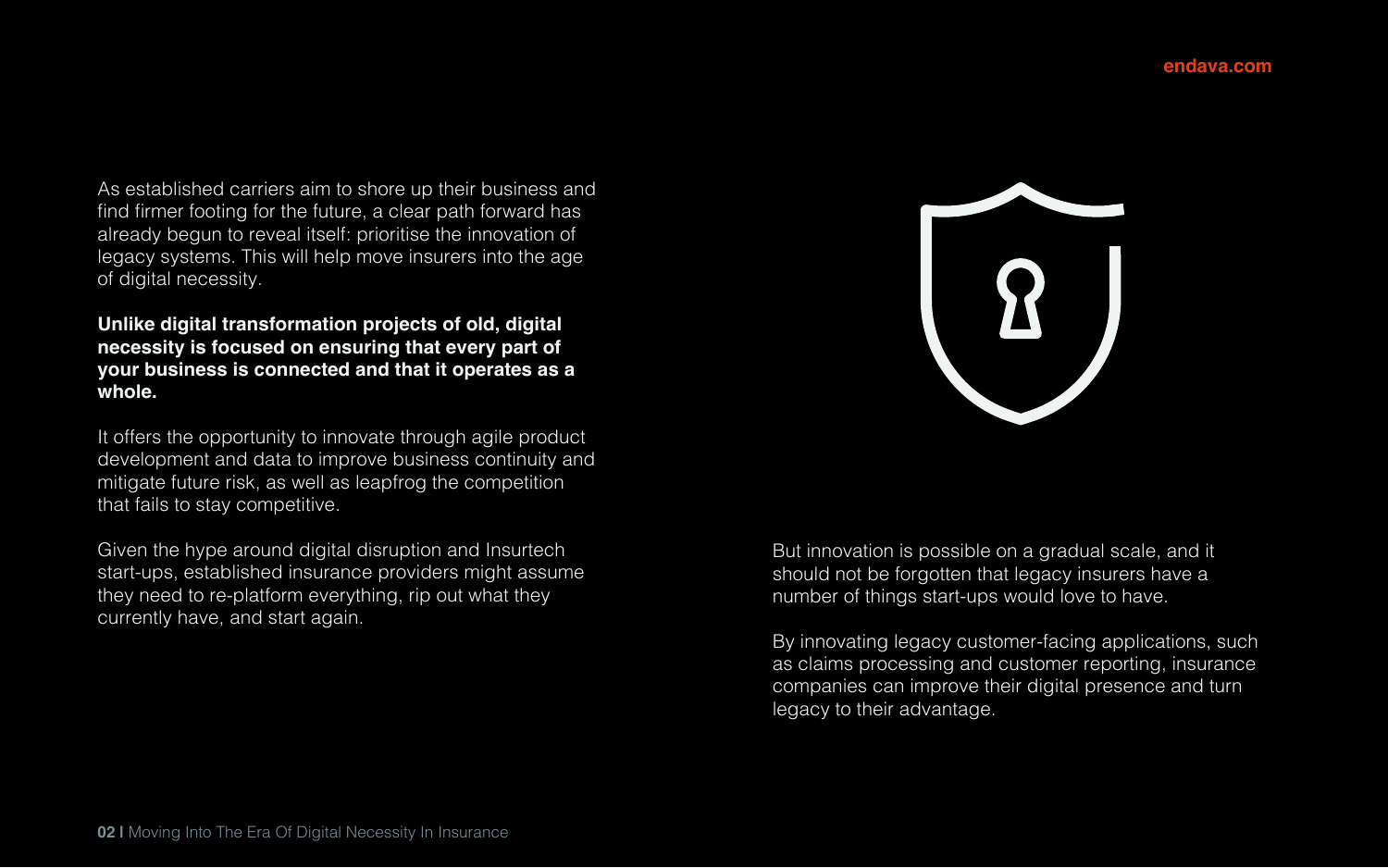# **Taking Smaller, Gradual Steps Towards Digital Innovation**

In the face of new circumstances, breakdowns across legacy systems can be newly discovered or exacerbated. For example, an insurer may find their customer service call centre cannot function remotely. In a broader sense, customers are behaving in a new way with new preferences and expectations.

For clients, this broken experience can send them to a competitor who can communicate with them in the manner they prefer, which is detrimental to the insurer's revenue stream.

Terms like digital transformation and innovation can suggest large projects requiring a great deal of investment. The fact is you don't need to implement everything all in one go, but you do need to identify your digital breakages and resolve them. First, start with identifying where a digital system and a manual process have caused a breakdown, and what customer pain points have resulted from this. Some of these can even be resolved fairly easily.

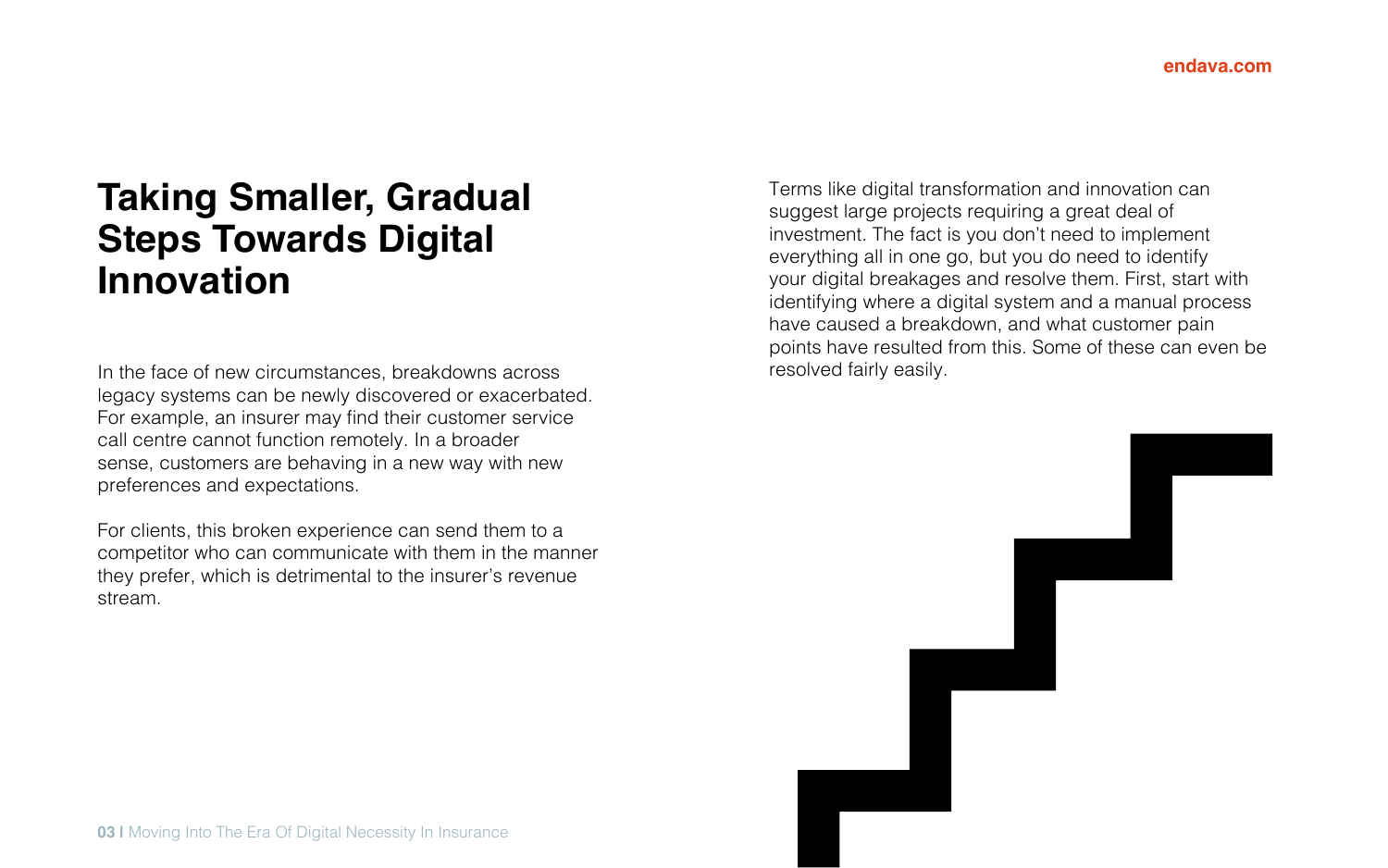Next, be sure to also look at how the business can move towards operating a fully distributed model while maintaining productivity, collaboration and security. When the next market disruption occurs, the business will be better prepared and continue with minimal disturbance.

Lastly, break this roadmap down into manageable projects and prioritise them depending on what is most pressing and what will best serve changing behaviours.



### **EXAMPLE: SHORT-TERM TWEAKS**

Let's focus on the claims process. It would be easy to look at the legacy technology underneath and assume that because it's old, it's something to replace. Before starting a big project, stop and listen to customer feedback and identify what it is they really want from that experience.

You may find there are quick fixes you can layer over the top of what you have today, which don't require huge fundamental changes but do result in valuable short-term improvements. Then you can take the time to plan a full customer self-service portal revamp that will improve the experience further.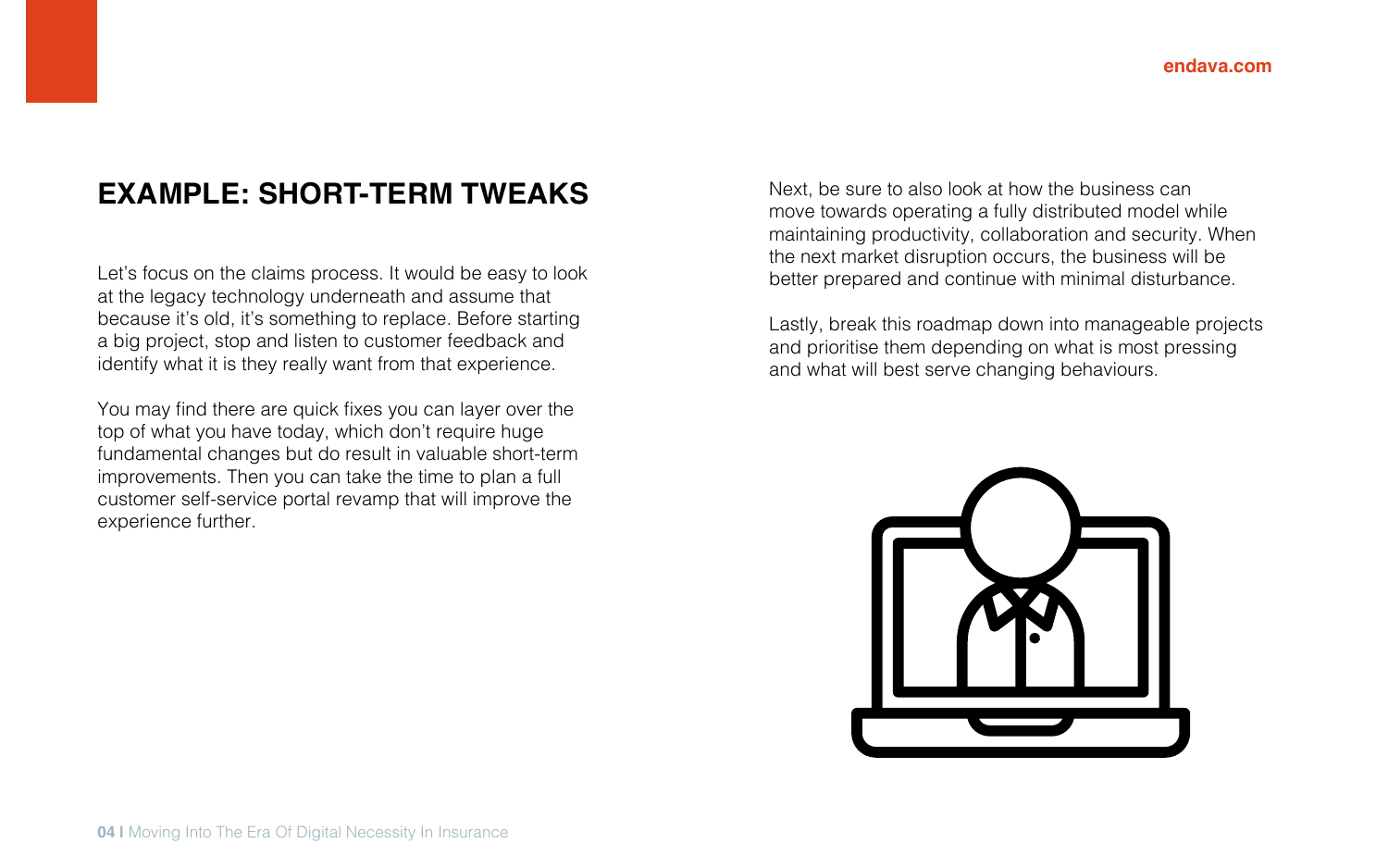

# **Is Legacy A Disadvantage In Innovation?**

Insurance is complicated. And with legacy comes years, often decades, of experience. There is both the human capital within the business and the intellectual capital that has been put into systems along the value chain. The legacy systems also have an intricate compliance environment to conform to regarding personal data privacy and security.

Often, at the time that these systems were implemented, they were the best that was available and they managed to make the lives of the people using them better in some way. That use-case likely hasn't gone away, and the existing legacy systems aren't broken. Instead, it's more likely the original system has been extended past its original capacity, or repurposed to do something different, or not looked after from a business sense.

For example, a customer-facing system may have been built at a time when insurers had limited channels to use when communicating with clients. Now, user expectations have greatly advanced, meaning that insurers have to innovate to keep up with customer preferences.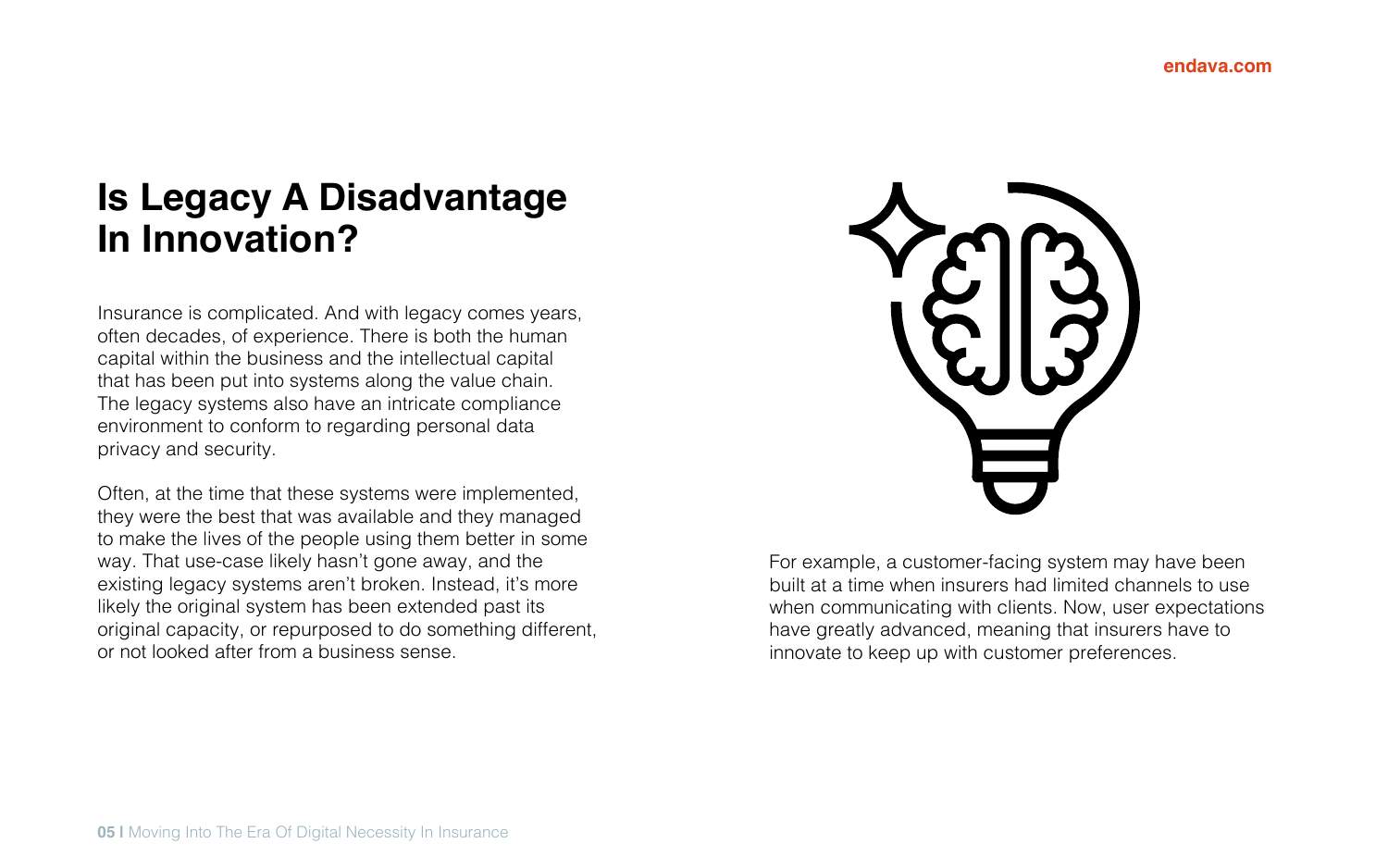

### **EXAMPLE: DATA**

A good example of this can come across in an insurer's use of data. Incumbent insurers have likely collected a great deal of data over the years through their legacy systems. But if that data is not used to its full advantage, the insurer may face an immediate shortcoming against competitors.

Perhaps the data is used only for reporting purposes. It could also be used by other systems to provide insights for marketing or richer pricing models. Thinking beyond user interfaces, data can drive services such as artificial intelligence, machine learning, or predictive modeling for the future. It can be a distinguishing advantage for legacy companies if they are able to tap its opportunities.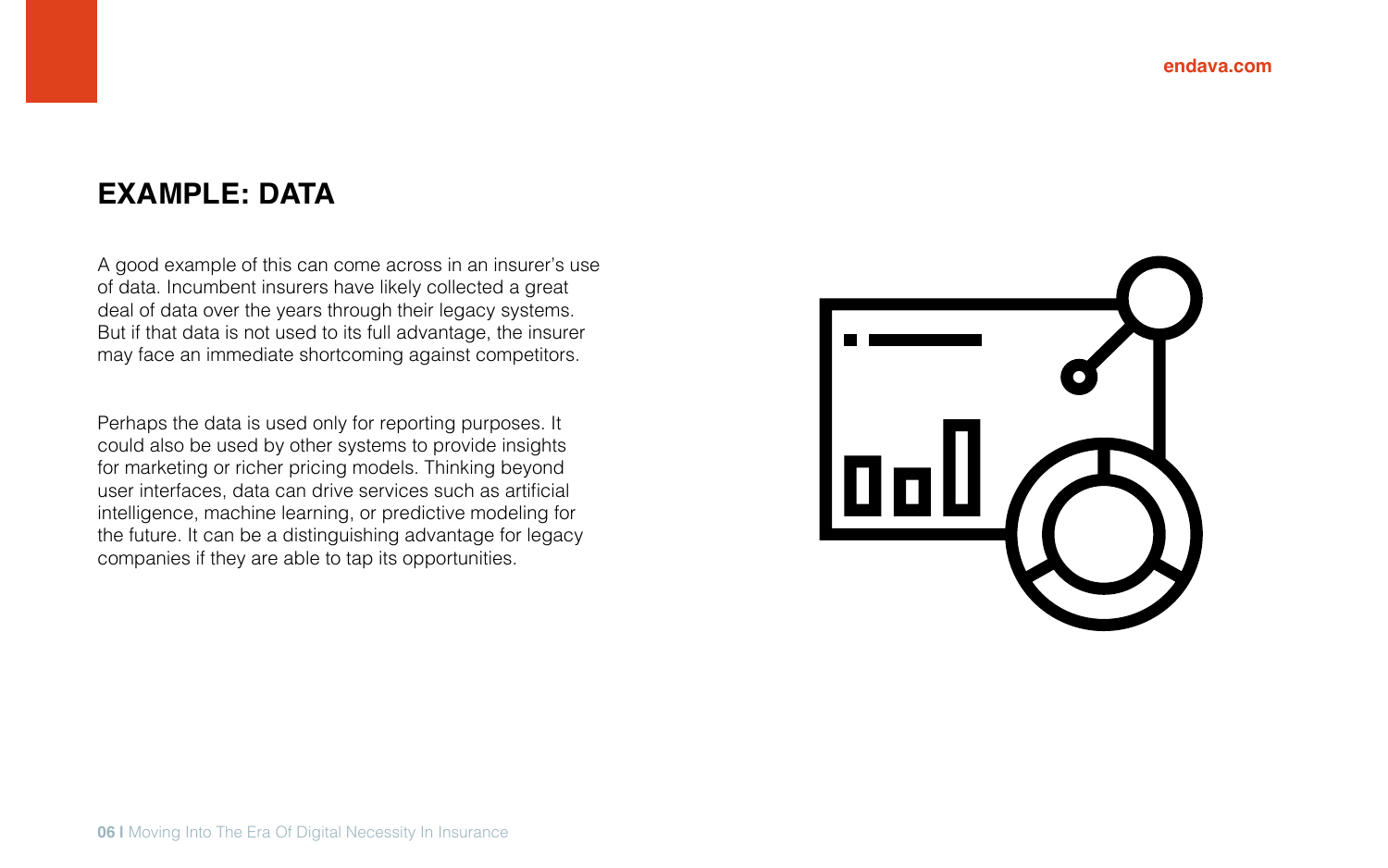

Culture stems from the people who make up the company. It's a good idea to allow for pockets of innovation within the business where individuals are allowed to take a risk and try something new.

It may seem too costly and too risky for insurers to innovate rapidly. But insurers may be dealing with any number of digital breakdowns that can be quickly solved with rapid, agile innovation. For example, an inefficient user interface and experience can be transformed into a customer self-service portal to measure and boost efficiency.

# **What Do Insurers Do With People, Process, And Technology To Achieve A Legacy Advantage?**

The insurance industry has a risk-averse culture because that is the nature of the business. But when comparing legacy insurance companies to start-ups, the latter are more eager to take risks and fail fast to test new ideas because they are completely digital by design. These new ideas can lead to creative solutions that can be applied towards cost-saving measures and optimising other parts of the business.

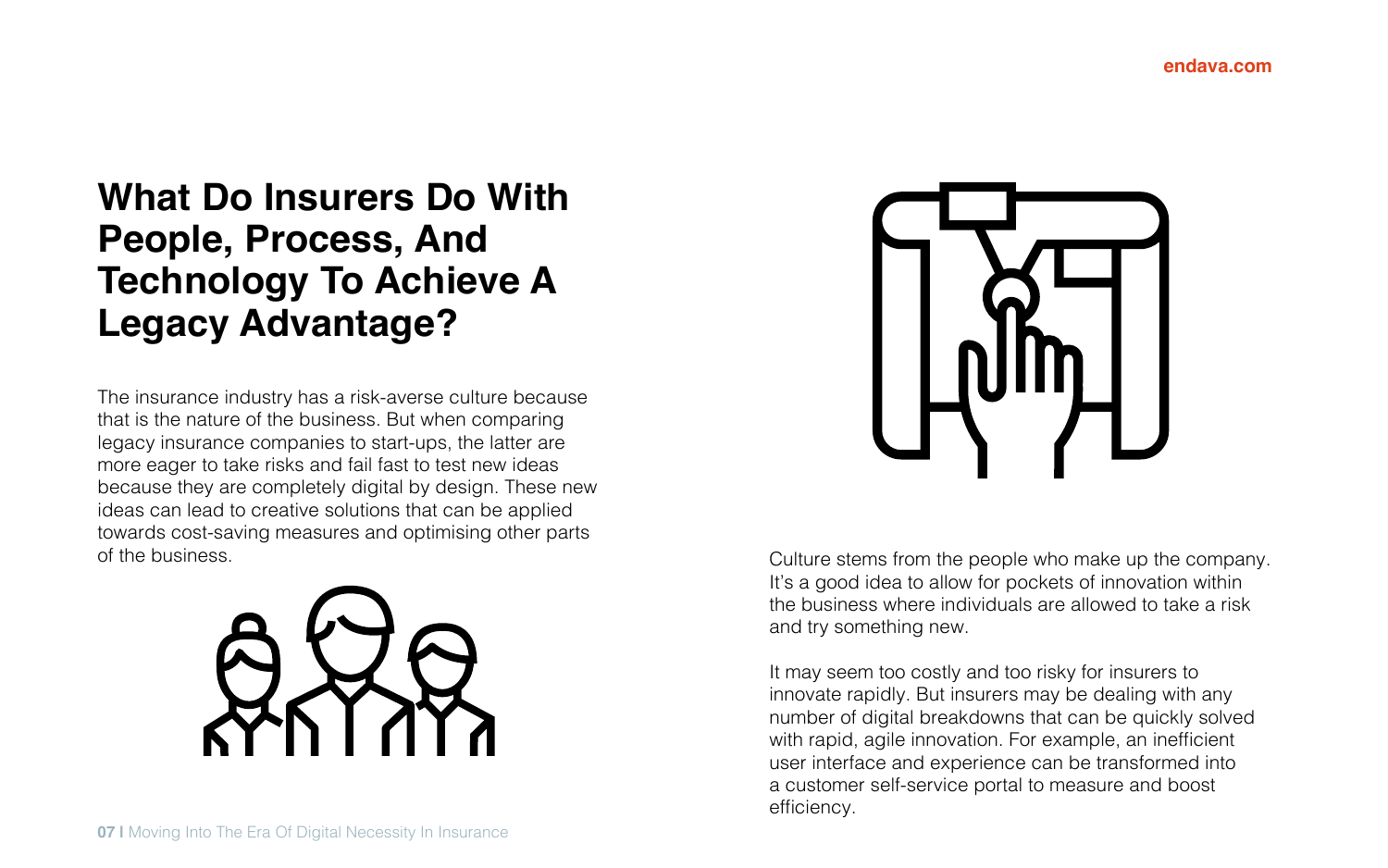

Rapid, agile innovation gives you a technology platform that allows innovation to happen. Combined with their other built-in advantages, like deep industry experience and data, legacy insurers can use rapid innovation to protect their business against future risk, and ultimately outmanoeuvre the competition.

#### **EXAMPLE: RAPID INNOVATION**

The ability to rapidly innovate will distinguish insurers in the future as they can more easily prepare for and endure disruption. They should aim to experiment and test on a fast scale, prototype quickly and inexpensively, and then trial new ideas with the end user. Their ability to spring up quickly after market disruption will be brought through technological innovation, but also people and culture.

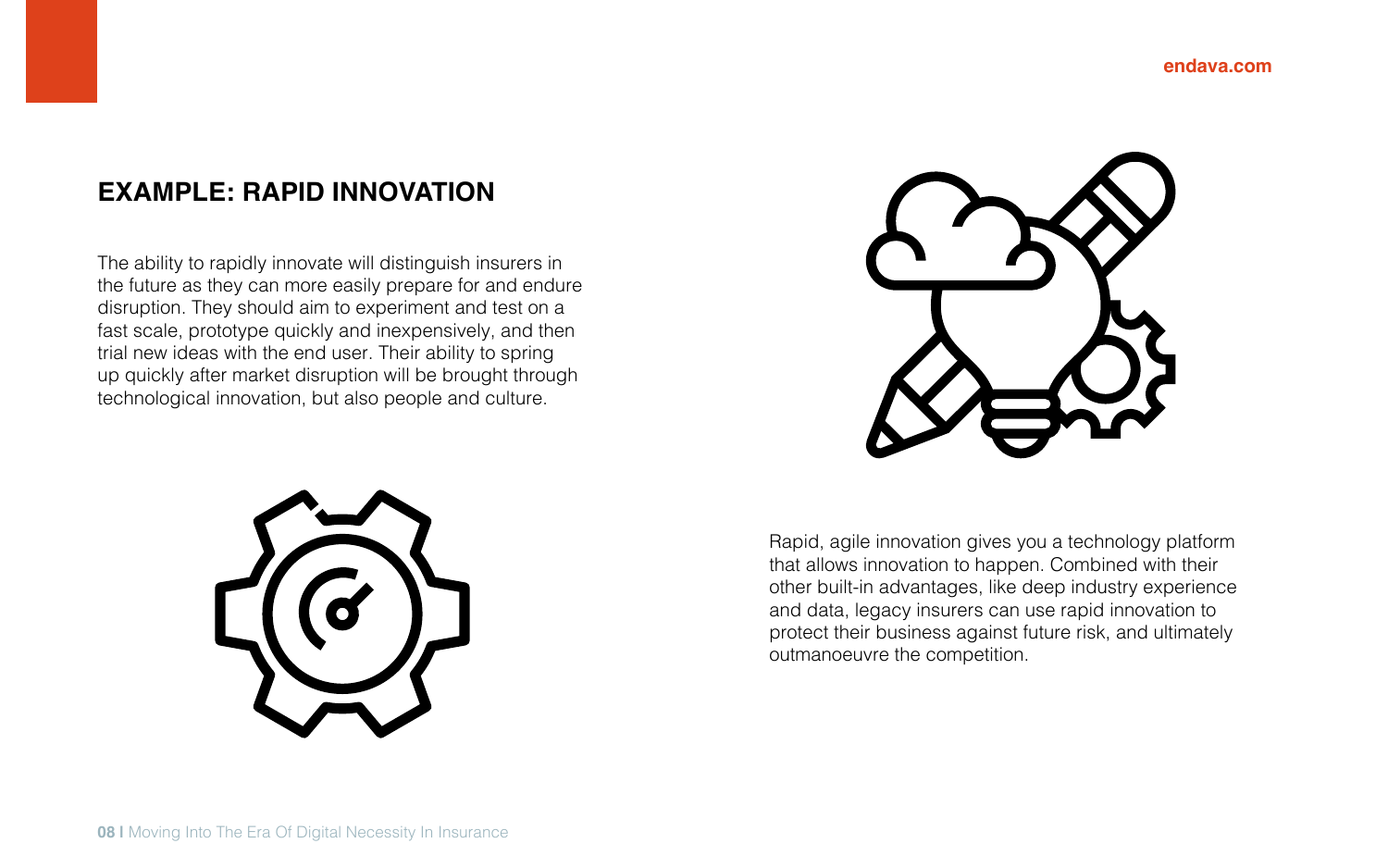

# **Digital Necessity As A Way Forward**

Overall, it has become obvious that organisations cannot remain the same and hope for a different outcome in the future, and technology is a major component of success.

Some of the solutions that will bring your legacy estate in line with what your customers and employees demand may be small tweaks that you can make easily.

Others might require a much deeper understanding of how digital needs to be expanded outside of those highly repetitive processes and actually needs to run across your entire technology estate.

**It is at this moment that digital transformation evolves into digital necessity.**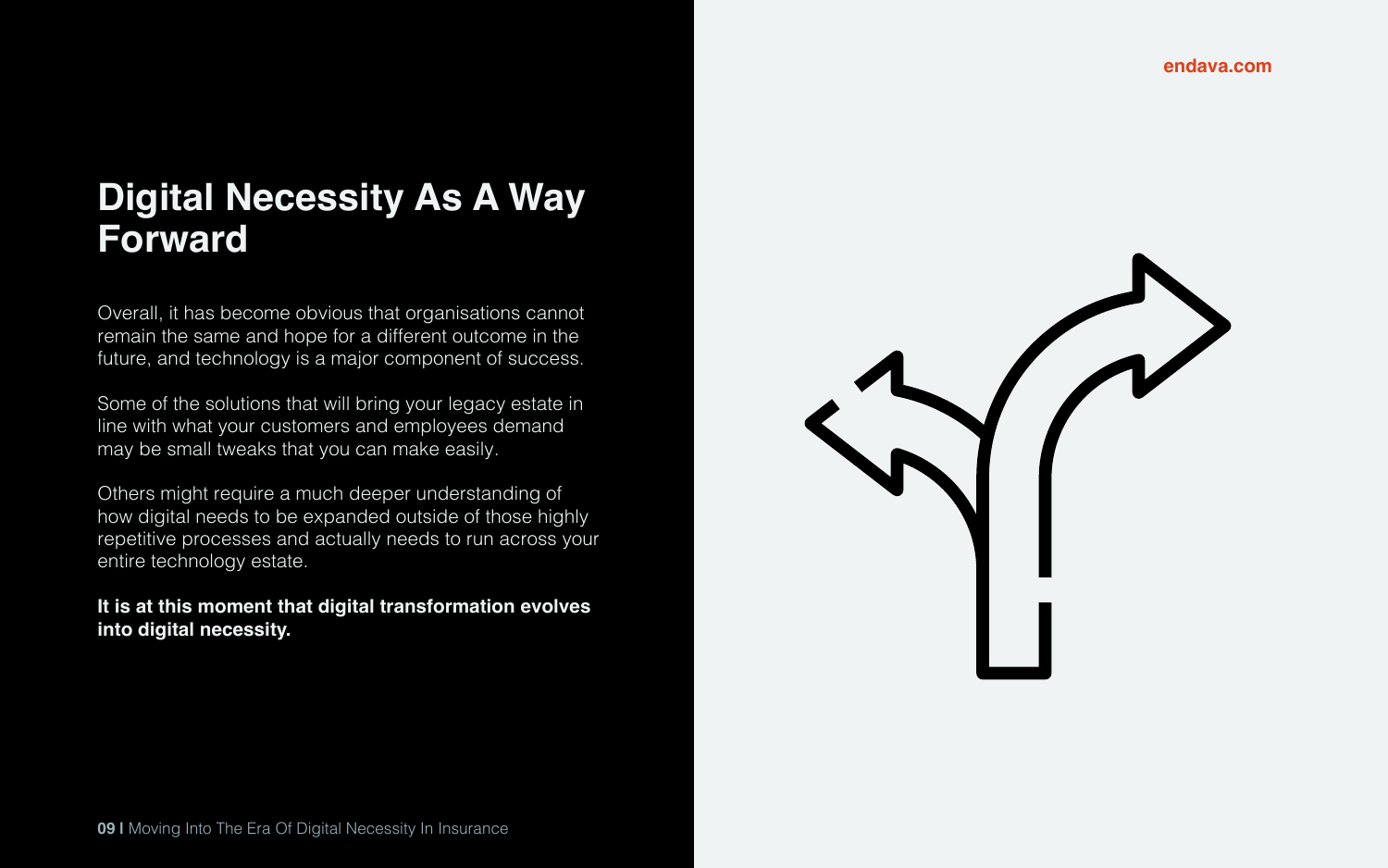

Anticipate a shift from glossy initiatives to a focus on smaller process and step-change innovation that has just as much value for the business, but maybe not as much PR clout. You will be doing less of what you think your clients might want and doing more of what they absolutely need. Why not take every learning from having your relationships tested to the limit, and build an even stronger foundation for the future?

To bring the elements described to life will probably require a significant investment, but you don't need to do it all in one go. The important part is the roadmap. The right technology partner will work to help you gain clarity and develop strategies and blueprints on how to deliver against these.

Once you have established where your technology strategy is taking you, you can break that down into manageable projects and prioritise them depending on what is most pressing and what will best serve changing behaviours. It is taking the digital element deeper into the organisation and changing the way that we think about innovation.